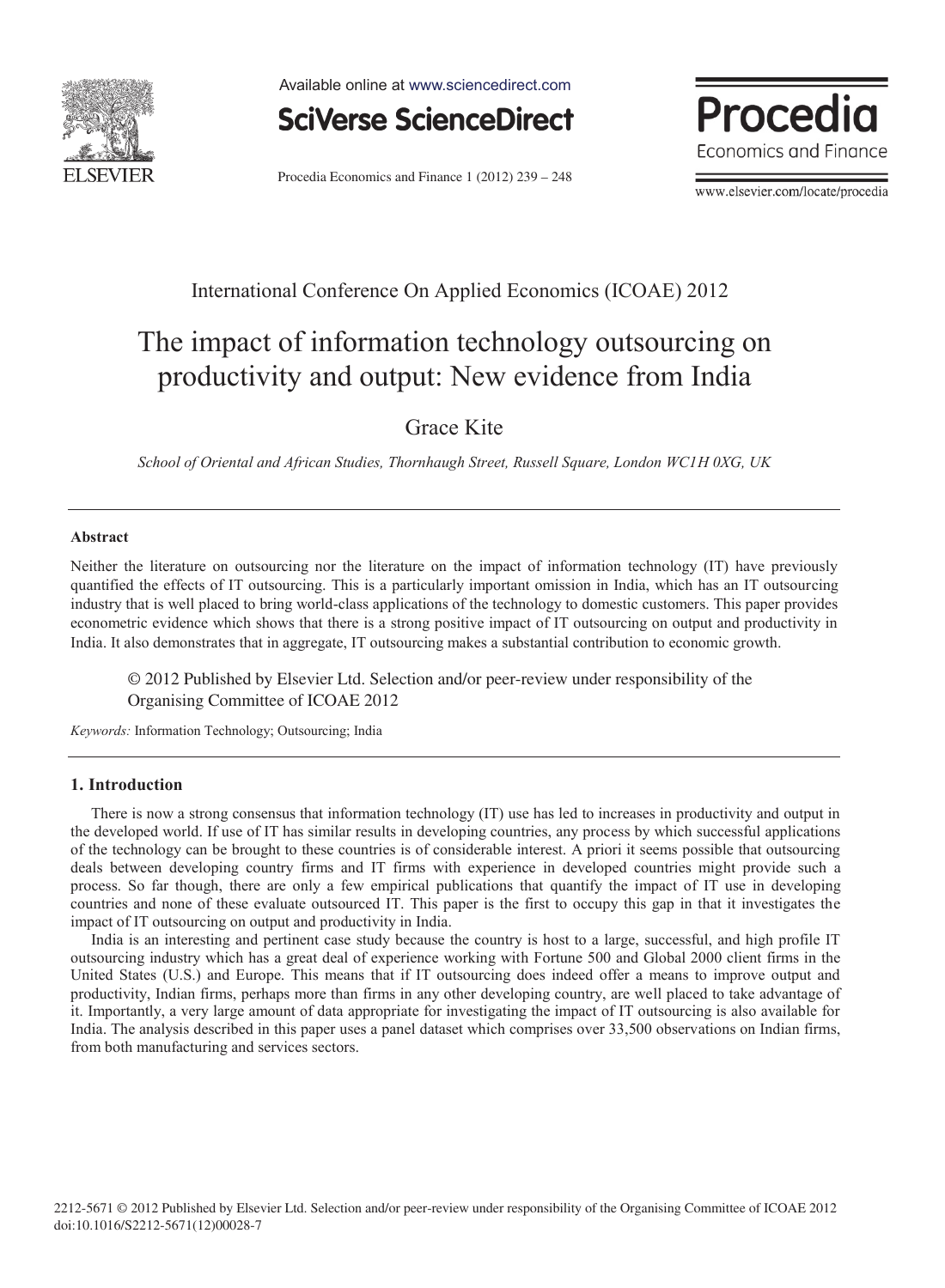The analysis begins with a newly designed production function which has been constructed to take account of IT outsourcing alongside other inputs. Estimates of the parameters of this function reveal that there is a large and significant elasticity of output to IT outsourcing, and that it is robust to the use of techniques that correct for endogeneity. Following on from this conclusion, a second stage analysis sets out to investigate the impact of IT outsourcing on productivity. This uses a stochastic frontier model to create a measure of technical efficiency, and then analyses what impact IT outsourcing has on this measure. Again the work finds a positive and significant elasticity. Finally, a third stage analysis applies the estimated output elasticity to total domestic purchases of outsourced IT from the Indian IT sector. This results in an estimate of the impact that these purchases have on economic growth in India. At 1.3 percentage points of economic growth per year, this estimate is large enough to be comparable to the total output impact of IT in the U.S. in the 1990s.

The remainder of the paper is laid out as follows. Section 1 provides a brief overview of relevant literature; Section 2 describes the data; Section 3 covers the methods and findings on output; Section 4 the methods and findings on productivity; Section 5 reports the estimated impact on economic growth; and Section 6 concludes.

#### **2. Related Literature**

Literature which evaluates the impact of IT has now converged on the conclusion that there were strong impacts on output and productivity in the developed countries in the 1990s and 2000s. Figures 1 and 2 provide a selected summary of these studies. Figure 1 shows the number of percentage points of GDP growth attributable to IT in the U.S. It summarizes the results of 8 separate analyses which all use the same methodology but examine different periods, with the findings arranged from left to right by the start date of the period under consideration. The chart shows that IT adoption was responsible for an impressive acceleration in economic growth in the 1990s, and that by the end of that decade, IT use was contributing almost 1.4 percentage points of GDP growth per annum. Figure 2 illustrates the share of GDP growth attributable to IT in the U.S. and other developed countries. It indicates a norm of between 10% and 30% throughout the 1990s.

Until recently, strong impacts of IT use such as these had not been identified outside the developed world. It is only within a young literature which uses econometrics on firm-level data, often with several different countries included, that any impacts have become visible at all (Commander, Harrison, and Menezes-Filho, 2011; Motohashi, 2008; World Bank, 2006). These recent papers are encouraging signs, but as yet they do not constitute a clear consensus that IT use is important in developing countries, and none of these studies investigate the impact of outsourced IT.



Fig. 1. GDP growth per annum attributed to IT in US.

*Sources:* Jorgenson, Ho, and Stiroh (2007:9), International Monetary Fund (2001:106,116), Oliner & Sichel (1994), Jorgensen & Stiroh (1995), Sichel (1997), Jeong, Jeong, and Shin (2002), Crafts (2001), Daveri (2001), Oliner & Sichel (2000)



Fig. 2. Share of total GDP growth attributed to IT use in developed countries. *Notes:* Adapted from Colecchia (2001); Daveri (2001); World Development Indicators (2010).